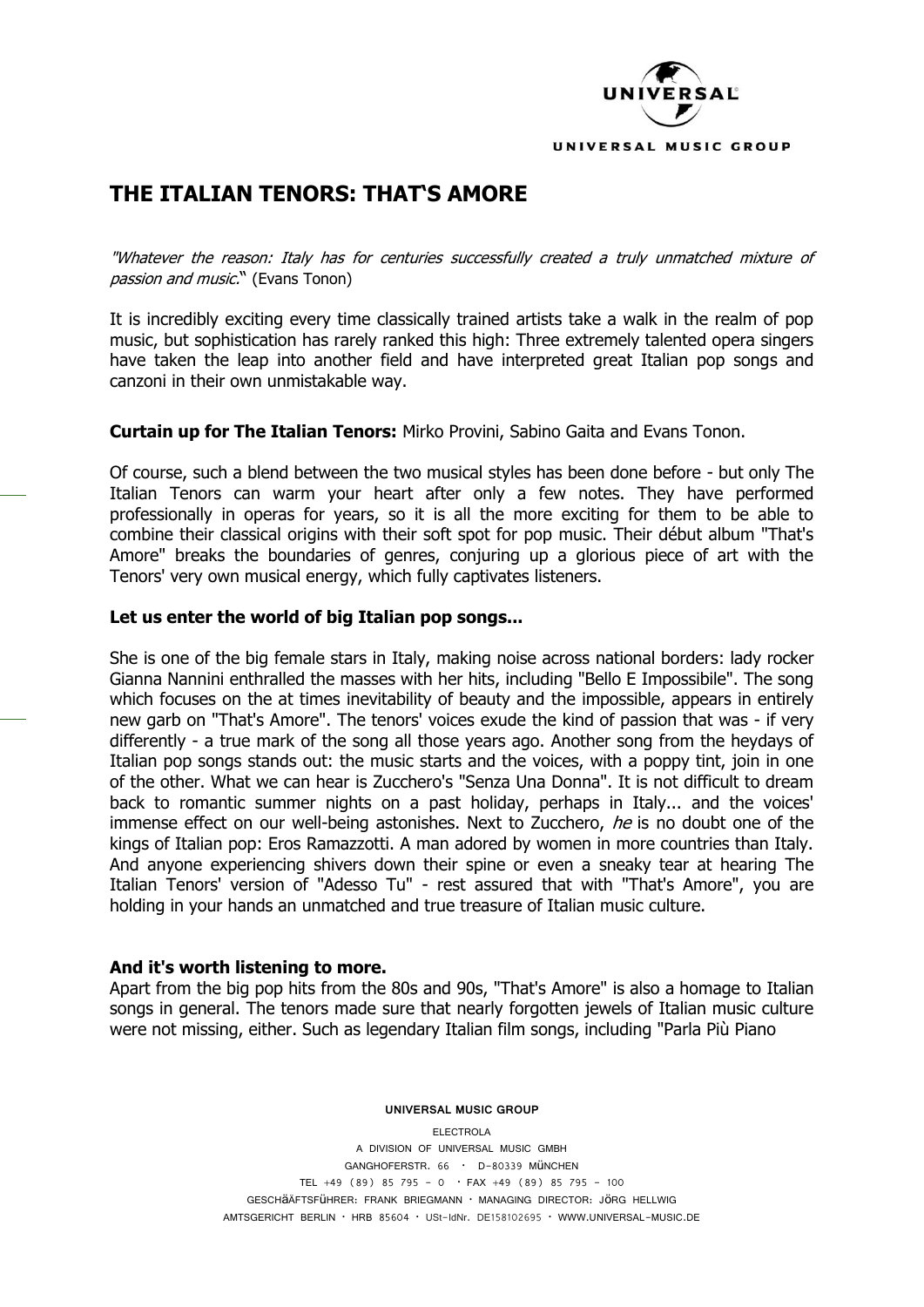(The Love Theme From The Godfather)" or "Arrivederci Roma" from the same blockbuster. "The selection was by no means easy and a long process," the artists emphasize, and it was also particularly characterised by childhood memories and old favourites.

Listeners are taken on an enchanted journey to the land of love, the senses, the sun and the proverbial Dolce Vita.

# **The musical journey is not over yet...**

And talking about The Italian Tenors' old favourites, American reminiscences from the 50s and 60s were also included. The title song "That's Amore" is undoubtedly one of the album's musical highlights. As the 2007 country version of US-American [actor](http://de.wikipedia.org/wiki/Schauspieler) John C. Reilly, as a ringtone or in advertising: Dean Martin's hit has long been a dateless classic and one of The Italian Tenors' absolute favourites.

And then Joan Baez' and Ennio Morricone's hymn "Here's To You", adding even more glamour to the album. Matters of the heart secured a place in the track listing for quite a few of the songs, lending the album the right level of authenticity.

# **...and welcome to the heart of music.**

Magical moments await the audience, evoked by the opulently arranged fireworks of the sounds of those great Italian pop gems, charmingly and no less professionally celebrated by genuine experts in their field. This cocktail of multifaceted voices performing Italian hit songs with an international flair - this is what makes "That's Amore" an especially seductive musical experience, making (not just women's) hearts beat faster all round!

# **The Italian Tenors are:**

# **Sabino Gaita**

This tenor, who studied at the Conservatory in Milan and lives in Turin (Italy), this saxophonist, clarinettist and pianist, has been able to combine his musical talent as a singer with his own compositions.

He says: "For me, as far as the project 'The Italian Tenors' is concerned, I feel most strongly about two things: on the one hand, I am proud to be recognised as an Italian singer. And on the other hand, I am hoping to conserve the beauty of those songs in order to entertain and to put a smile on people's faces."

**UNIVERSAL MUSIC GROUP**

ELECTROLA

A DIVISION OF UNIVERSAL MUSIC GMBH GANGHOFERSTR. 66 • D-80339 MüNCHEN TEL  $+49$  (89) 85 795 - 0  $\cdot$  FAX  $+49$  (89) 85 795 - 100 GESCHäÄFTSFüHRER: FRANK BRIEGMANN • MANAGING DIRECTOR: JöRG HELLWIG AMTSGERICHT BERLIN • HRB 85604 • USt-IdNr. DE158102695 • WWW.UNIVERSAL-MUSIC.DE